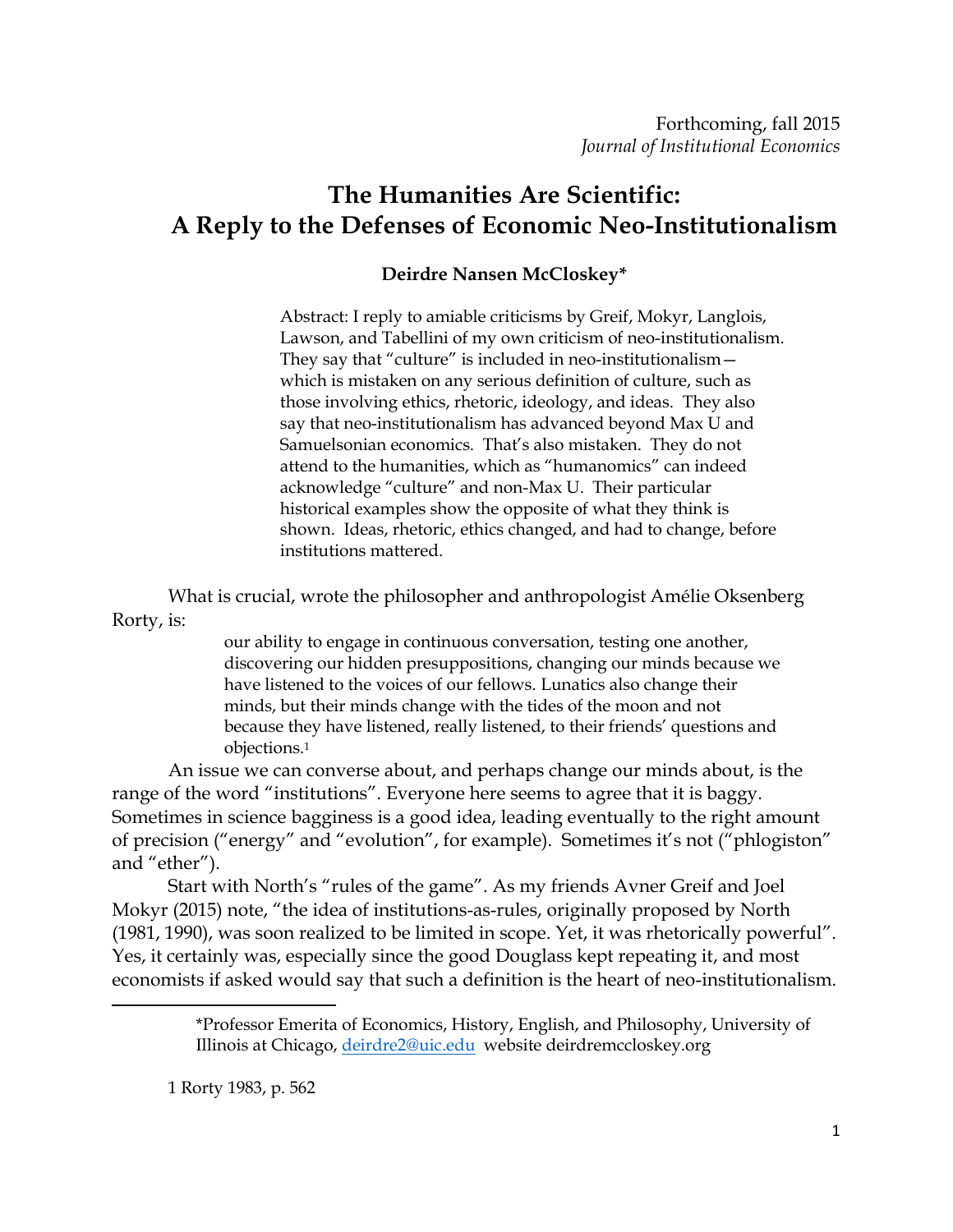Ask them. The expert practitioner of neo-institutionalism might reply, if he for some reason wanted to save the admittedly limited definition, that rules can be written or tacit (but possible to bring to consciousness) or even irrevocably subconscious. Yet (he would then say) all such constraints involve costs and rewards—which implies thinking of institutions as relative prices, budget lines facing given tastes.

Whew! Safely back to Samuelsonian economics.

The final step, though, is only justified even as price theory if you slip in an additional assumption that the rules or costs or constraints or whatever cannot be affected by (to use Albert Hirschman's vocabulary) Voice or Loyalty, or by (to use my vocabulary) the virtues of Courage, Hope, Temperance, Love, Faith, or Justice, at any rate not by enough to matter greatly to the outcome.

I'm reminded of the move that Machiavelli, Hobbes, Mandeville, Bentham, Becker, North, and others take. They declare in effect that "dramatic economic betterment [or whatever the behavior is: getting married, having a child, following a contract, obeying the law, not obeying the law] has an element, however minor, of the undoubted virtue, Prudence, one of the seven primary virtues in the Western tradition. Therefore [non-sequitur alert] the behavior is *all* Prudence. *Forget about the other six virtues*! Maximize a utility function subject to constraints. And proceed to tenure". In 1725 Bishop Samuel Butler complained about "the strange affection of many people of explaining away all particular affections and representing the whole of life as nothing but one continued exercise of self-love".<sup>2</sup> "It is the great fallacy of Dr. Mandeville's book", wrote Adam Smith in 1759, "to represent every passion as wholly vicious which is so in any degree and any direction".<sup>3</sup> By "vicious" he meant prudence-only, the sociopathy of Max U driven only by the costs and rewards of the rules of the game.

Smith, as a virtue ethicist in the precise sense of the Western tradition from Aristotle, Cicero, and Aquinas, with analogies in Chinese and South Asian traditions, disliked excessive reductions. "By running up all the different virtues . . . to this one species of propriety [namely, 'the most real prudence'], Epicurus indulged a propensity", he noted, "which philosophers . . . are apt to cultivate with a peculiar fondness, as the great means of displaying their ingenuity . . . to account for all appearances from as few principles as possible".<sup>4</sup> It is Ockham's Razor, with which so many male philosophers and economists have cut themselves shaving. Parsimony, after all, is not the *only* intellectual virtue. Smith therefore in substance avoided the utilitarian pitfall—into which Hume gazed fondly and into which Bentham eagerly leapt, and in which Samuelsonian economists such as my friend Douglass North and my friends assembled here wallow happily—of reducing all other virtues to prudence only, Max U.

I claim neo-institutionalism is Max U Redux. In fact, I venture to go further. I realize that it is going to make people angry at me (for which I apologize, as the politicians say, if I offend you). But I need to make the point about neo-institutionalism

<sup>2</sup> Butler1725, Preface, p. 349.

<sup>3</sup> Smith 1759 (1790) VII. ii. 4. 12., p. 312.

<sup>4</sup> Smith 1759 (1790), VII.ii.2.14, p. 299.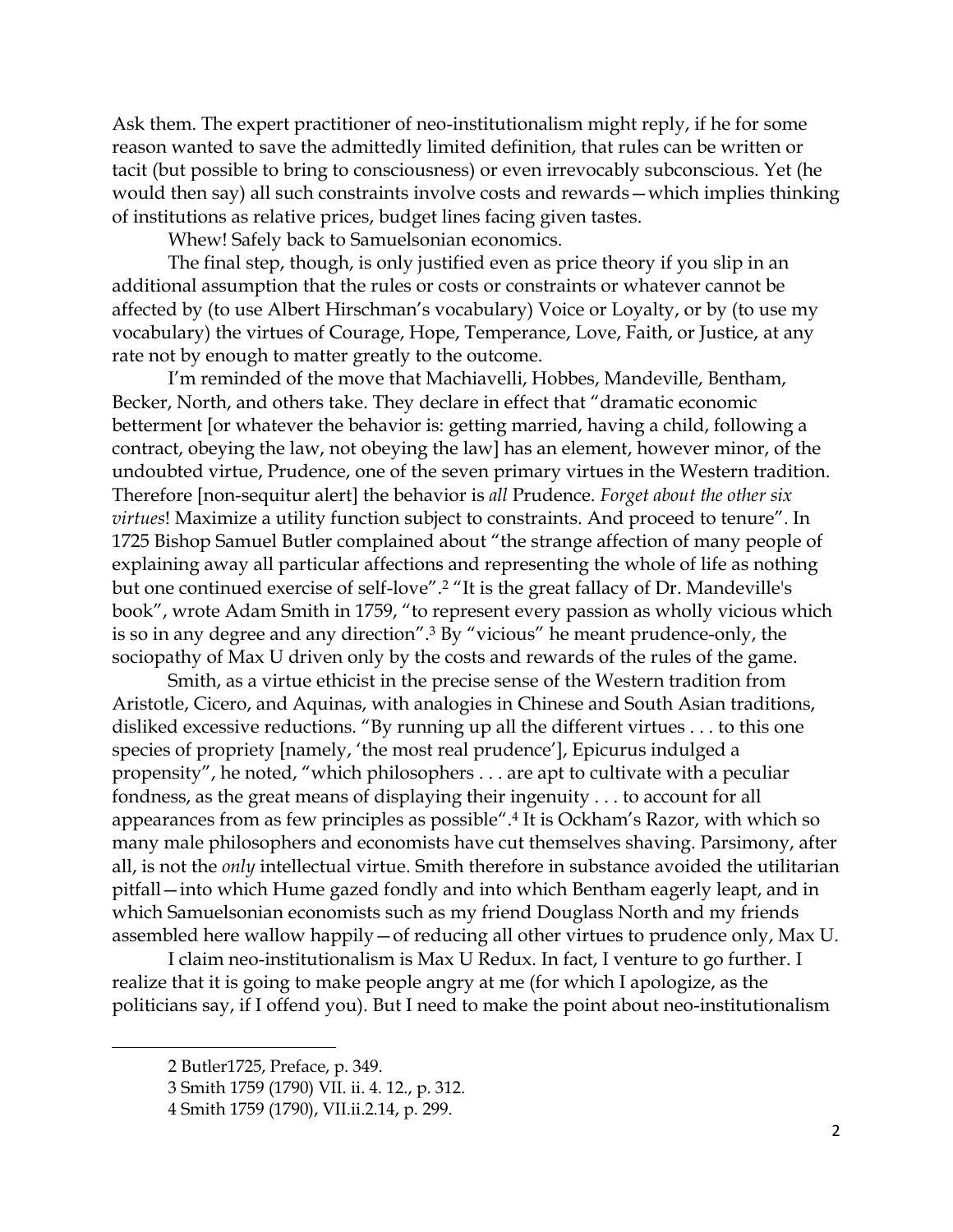in the history of economic thought, because the point is true, and if we are going to understand what we are doing in economics we have to get it straight. It is that the North-Acemoglu program is deeply unoriginal, being, as I just suggested (and show at length in the trilogy of books on The Bourgeois Era [2006, 2010, 2016]), deeply Samuelsonian. Doug has persuaded most economists that on the contrary neoinstitutionalism courageously rejects conventional Samuelsonian economics; that it is new, new, new; and that he made it up, with help from Steve Cheung; and that he (here it is not Doug—who knows better—but his followers who make such an assumption) got the Nobel prize for doing so.<sup>5</sup>

Doug has achieved such a spin on intellectual history by claiming persistently, in every paper or book he has written since about 1980, that "neoclassical" (better called "Samuelsonian") economics misses institutions. But neither it nor most other approaches to economics do. (Come to think of it, some of Doug's own earlier and pathbreaking work in economic history was in fact unusually neglectful of institutions; but not the work by most of his colleagues in the field.) I've been complaining to Doug about his doctrinal error ever since 1980, pointing out to him again and again, without fruit, that institutional analysis is as old as economics. For example: Smith's analysis of the political economy of mercantilism; Mill's and Marshall's [incorrect] analysis of sharecropping as a constraint and a social habit; Schumpeter's and Israel Kirzner's [correct] analysis of entrepreneurship embedded in social custom and psychology; Fogel's and Engerman's [probably incorrect] assignment of the gang system as an explanation of Southern productivity; Mokyr's analysis (in Kelly, Ó Gráda, and Mokyr [2013]) of Britain's skill-levels for betterment in the eighteenth century; my own analysis of open fields in the fourteenth century (McCloskey 1976); and on and on and on. Economic history in particular, whether or not it uses as I do "English economics" (as the German historical school derisively called it), has always been massively about institutions and their impact on the economy, for example on economic growth.

My friendly acquaintance Guido Tabellini (2015) says here that my characterization of what is mainly going on in neo-institutional economics—a tale of the elimination of (mere) Harberger triangles of inefficiency—is unfair. He says that *a contrario* it is about Good Institutions which "allow the economy to exploit dynamic gains from enterprise, investment and innovation".

His story would be nice if it were correct (though, by the way, "investment" is not to the point, being derivative from enterprise and innovation). Most economists in fact understand neo-institutionalism, whether they read it or practice it, as being about static efficiencies redeemed. Again, ask them. Perhaps they adopt such an understanding because they teach their students or clients relentlessly about *MC* =

<sup>5</sup> My prose invited in 1993 by the Nobel [Memorial] Committee for North and Robert Fogel as co-winners of the glittering Prize was the basis for the Committee's citation, containing my judgment and many of my turns of phrase. The prize was for inventing historical economics, not neo-institutionalism. On the other hand, Fogel even at the time could have been given it for just that, as for example when he attributed economic behavior to religious awakenings.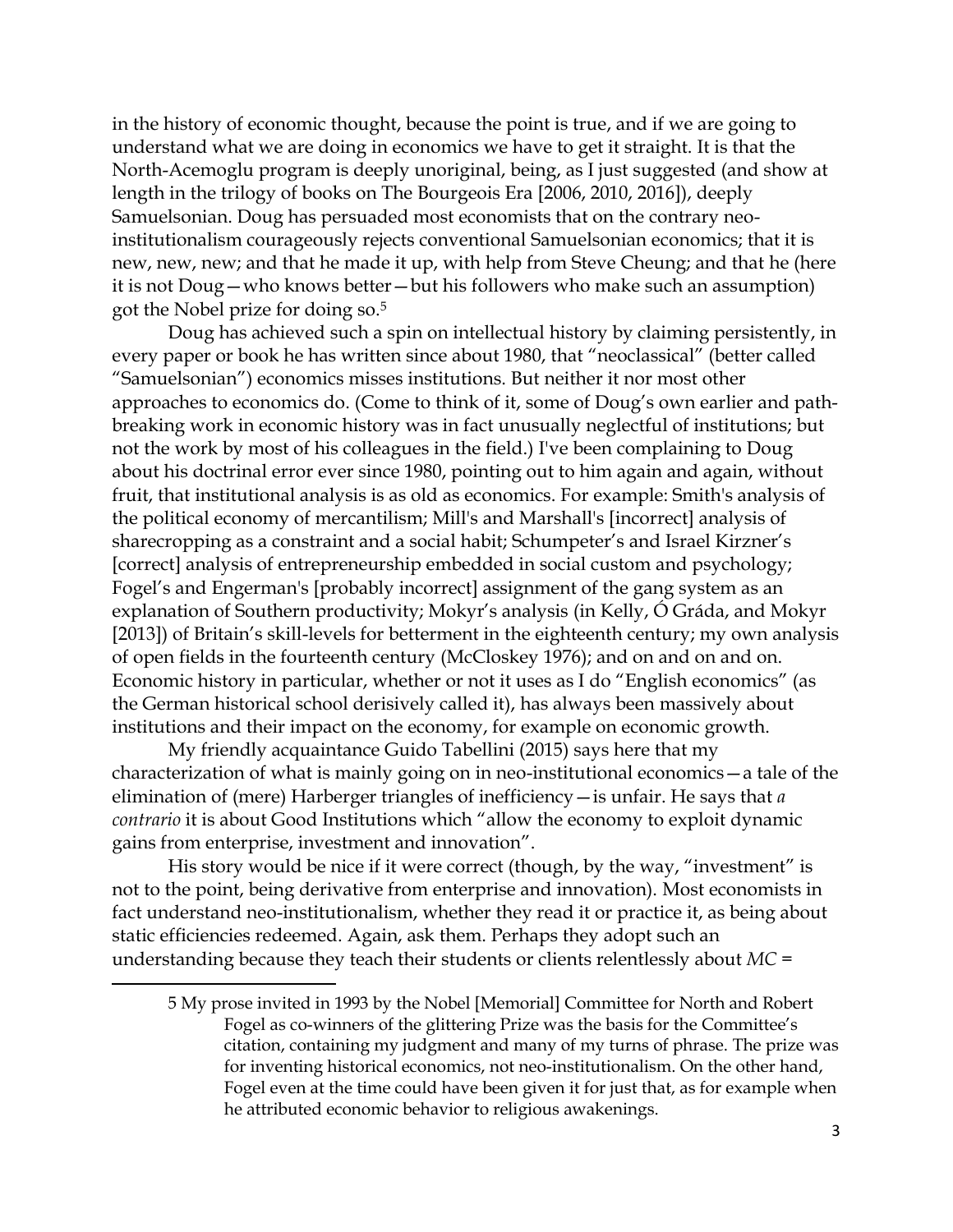*MB*—even though the life of trade-tested betterment since 1800 has been creativity, not Max U. Whatever its psychological origin, I claim that economists have a deep confusion about the connection between efficiency (Peter Boettke calls it "Smith") and trade-tested betterment ("Schumpeter").<sup>6</sup> The confusion is evident, for example, in the economist and economic historian Robert Allen mixing up—as most non-economists do also—movements along a given production function and movements of the whole function.<sup>7</sup> The one is governed by routine relative scarcities, à la Samuelson. The other, which explains the great bulk of economic growth, does not in logic or in fact depend on such static scarcities. Acemoglu and Robinson, again, whom Tabellini claims make the dynamic point, invariably stress efficiency gains out of static incentives, and do not explain how trade-tested *betterment* would come from property rights. Property rights in slaves? In government offices? In latifundia? In the image of Mickey Mouse after 1998? One can reduce betterment to a matter of mere efficiency (and "investment") by claiming that the disgraceful Venetian inventions of patents and copyrights led to the optimal pursuit of knowledge. But Venice after the fifteenth century did not see an industrial revolution and did not share in the Great Enrichment until the late twentieth century.

In fact the program of neo-institutional economics in almost all its (in the words here of Greif and Mokyr) "strands that resemble one another much less than Professor McCloskey's lumping of them would suggest" preserves Max U regardless. That's why I lump them. As Greif and Mokyr further declare, neo-institutional economics is wonderful at "incorporating institutional features in neo-classical economics, even without violating the rationality and self-interest assumptions central to it". That's right. Greif's focus in his work on a non-cooperative game theory that has repeatedly been shown in experiments to be nothing like the whole life of humans is a case in point. Mokyr is wiser in his historical work, which recently has allowed ample room for virtues other than Prudence. As I said in an early version of my paper (I am hoping that the editor will indulge me now), neo-institutional economics is Samuelsonian economics in drag.

Greif and Mokyr wax eloquent in denying that either of them is wearing a dress and high heels. They claim:

> We're not all Max U's anymore. Her criticism [of Max U] is especially otiose, however, because the literature has long recognized that rules are, well, rules and that motivation is the linchpin of institutions. One work that expresses this view is Greif (2006). He noted that rules "are nothing more than instructions that can be ignored. If prescriptive rules of behavior are to have an impact, individuals must be motivated to follow them. . . . By 'motivation' I mean here incentives broadly defined to include expectations, beliefs, and internalized norms" (p. 7).

But such a construal of "rules" turns the economics into a tautology, which Greif on the evidence of the passage here does not grasp. If you define "incentives" so broadly that

l

<sup>6</sup> Boettke 2011.

<sup>7</sup> Allen 2009; see McCloskey 2010, pp. 188-191.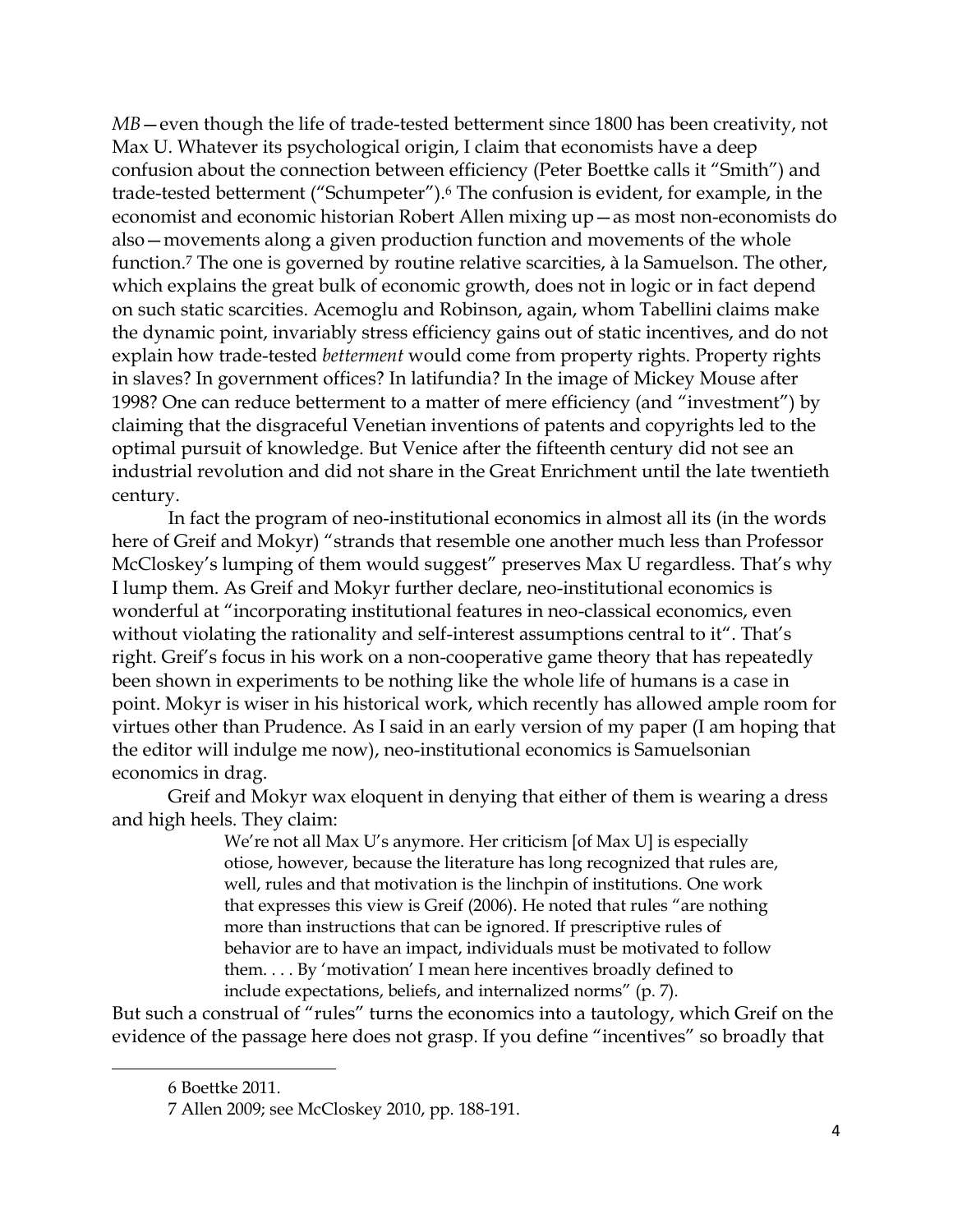they include "expectations, beliefs, and internalized norms", then you can fit into them any behavioral evidence you wish, without scientific content, at any rate if you have no believable account of expectations, beliefs, and internalized norms, insisting on a rigid behaviorism ignorant of the humanities. If peasants in medieval open fields in fact had more plots than could be explained by the prudence of portfolio diversification, then the historian can *gesture* to expectations, beliefs, and internalized norms, and can go home early. He can leave a note on the door saying that regrettably the actual strictly behaviorist and mechanical and anti-humanistic study of expectations, beliefs, and internalized norms is in its infancy, and so he cannot, alas, be more specific. Stay tuned.

Yet the same is *not* true of serious scientific uses of the humanities, as I illustrated in the paper in the *Journal* with the long riff at the end on John Searle's analysis of institutions (a riff that, sadly, no one here commented on; I am deeply hurt). Humanistic study is nothing like in its infancy. It is four millennia old. If we make use of it we *can* be highly specific in gathering evidence on "motivation".

Still, Mokyr and Grief are vexed that I keep giving them reading lists in the humanities. I must say I am astonished by their vexation. I myself admit that I have not read all the works in neo-institutional economics that the critics gathered here cite. I am *ashamed* that I haven't, and promise to try to do better. I thought this was the way we do things in science—giving out reading lists, testing one another, discovering our hidden presuppositions, many of which can in fact be discovered by serious listening to literature and its literature (called the humanities, *Geisteswissenschaften, sciences humaines*). Science is difficult. We're not supposed to whine that it's too much *work* to listen, really listen. A long time ago, in a group of admiring grad students and faculty at the University of Iowa's narrow Department of Philosophy, I asked John Searle, whom I know a bit and whose books are on the reading lists I give out, whether he had read Hegel. John replied, "No, and I intend never to do so", at which we all (even I, to my shame) laughed, signaling a [purposely ignorant] scorn for the whole of what is known in the trade as Continental philosophy.

I expected Mokyr and Greif to be better than Searle. But then I read the snarky complaint that my "accusing them of ignoring a wide literature that might be relevant somehow without specifying how, precisely, they should deploy the 'exact and gigantic literature about ideas, rhetoric, ideology, ceremonies, metaphors, stories and the like' seems to advance us by very little". I have shown "how, precisely" such evidence advances us—for example, by offering a plausible and elaborately tested explanation of the Industrial Revolution and the Great Enrichment in the three big books I mentioned (2006, 2010, 2016), filled with quantitative and qualitative evidence. Earlier I had shown how the study of rhetoric could expose the ridiculous econometric routine of significance testing. Believe me (as Donald Trump says in every other sentence), the humanities can give great scientific insight and evidence—for example into the main scientific question in economics, how the Great Enrichment happened, 1800 to present. If we ignore evidence it is going to advance us by very little in our science.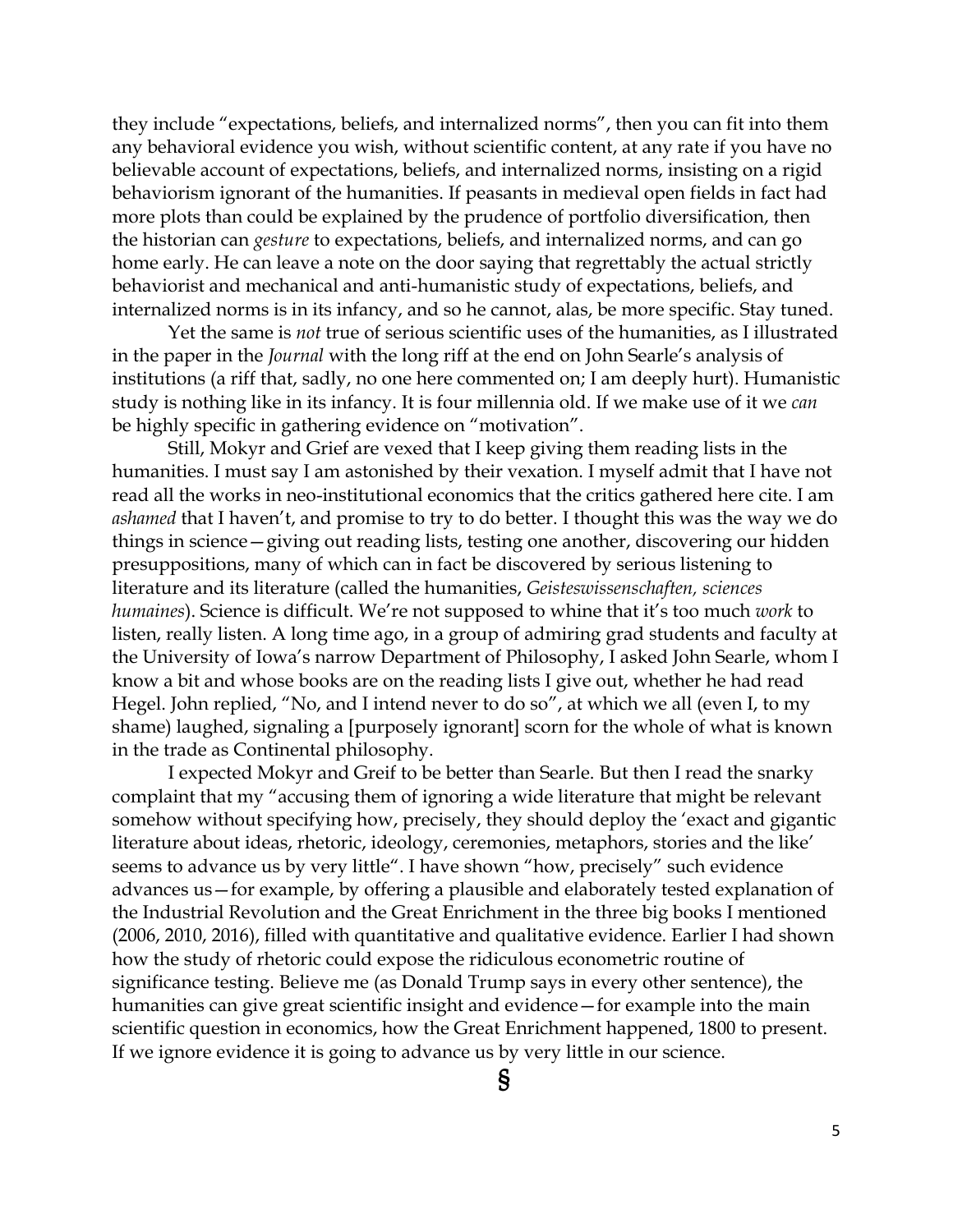My amiable critics here all say that neo-institutionalism *does* acknowledge the humanities, through a thing they all label "culture". Even another of my friends here, the highly sophisticated Richard Langlois (2015), uses the C-word. It is so baggy that, like "institutions", little is conveyed. Still, if I were certain that my beloved colleagues had listened, really listened to the experts on "culture" from Homer and Hillel to Rabindranath Tagore and Tennessee Williams I would not be so resistant as I am to their use of the term.

Thus Langlois: "the principal culprits for actually stopping entrepreneurship are culture and institutions. McCloskey is now willing to admit, perhaps reluctantly, that both of these factors can be important. But the point here, and in *Bourgeois Dignity* (McCloskey 2010), seems to be that culture is what does the heavy lifting". I demur, because of the vague "culture" word Langlois and all the others use, a baggy error term that can be brought in at any moment to save the hypothesis. By contrast, we have, if we will only listen, numerous precisely categorical and even ratio-scale-quantifiable studies in the humanities that can help us understand how ideas, ideology, rhetoric, ethics actually change. But we have to attend to them.

The word "ethics", for example, is much more exact than "culture" (and so are "ideas", "ideology", and "rhetoric", unless we stick with a sneering positivist method that claims without attending to the evidence that they are all "vague"). In 2006 I wrote a long book about ethics, but finally realized two books later that what I was getting at was not really Ms. Jones' personal rectitude (which is what everybody thinks when they hear that McCloskey is talking about "bourgeois virtues"; even Mokyr, who should know better, falls into such a reading) but Jones' attitudes formed in the human conversation *about* the rectitude of other people. I call it in *Bourgeois Equality* (2016), clumsily, "social ethics", the indignation, for example, that is *not* expressed in Italy when *il furbo* sneaks ahead of everyone else at the ticket office in the Rome railway station.

Yes, I realize that economists since Robbins (as Langlois points out) have fled from the mere mention of ethics. They know nothing about it, believing it to be merely the preaching of stupid commandments, and don't want to learn anything about it beyond Hicks-Kaldor compensation. Perhaps in this matter—I think Langlois would agree—we ought to go back to our master, the Professor of Moral Philosophy at Glasgow, 1752-1764.

I don't think institutions work without a *great deal* of social ethics—think of the constitutions of the USSR or the Russian Federation; think of the laws on rape being the same in Uganda and in the United Kingdom, with very different results. Abraham Lincoln declared in the first of the Lincoln-Douglas debates of 1858, "With public sentiment, nothing can fail; without it nothing can succeed. Consequently he who molds public sentiment goes deeper than he who enacts statutes or pronounces decisions. He makes statutes and decisions possible or impossible to be executed".<sup>8</sup>

<sup>8</sup> Lincoln 1858 (1894), p. 298.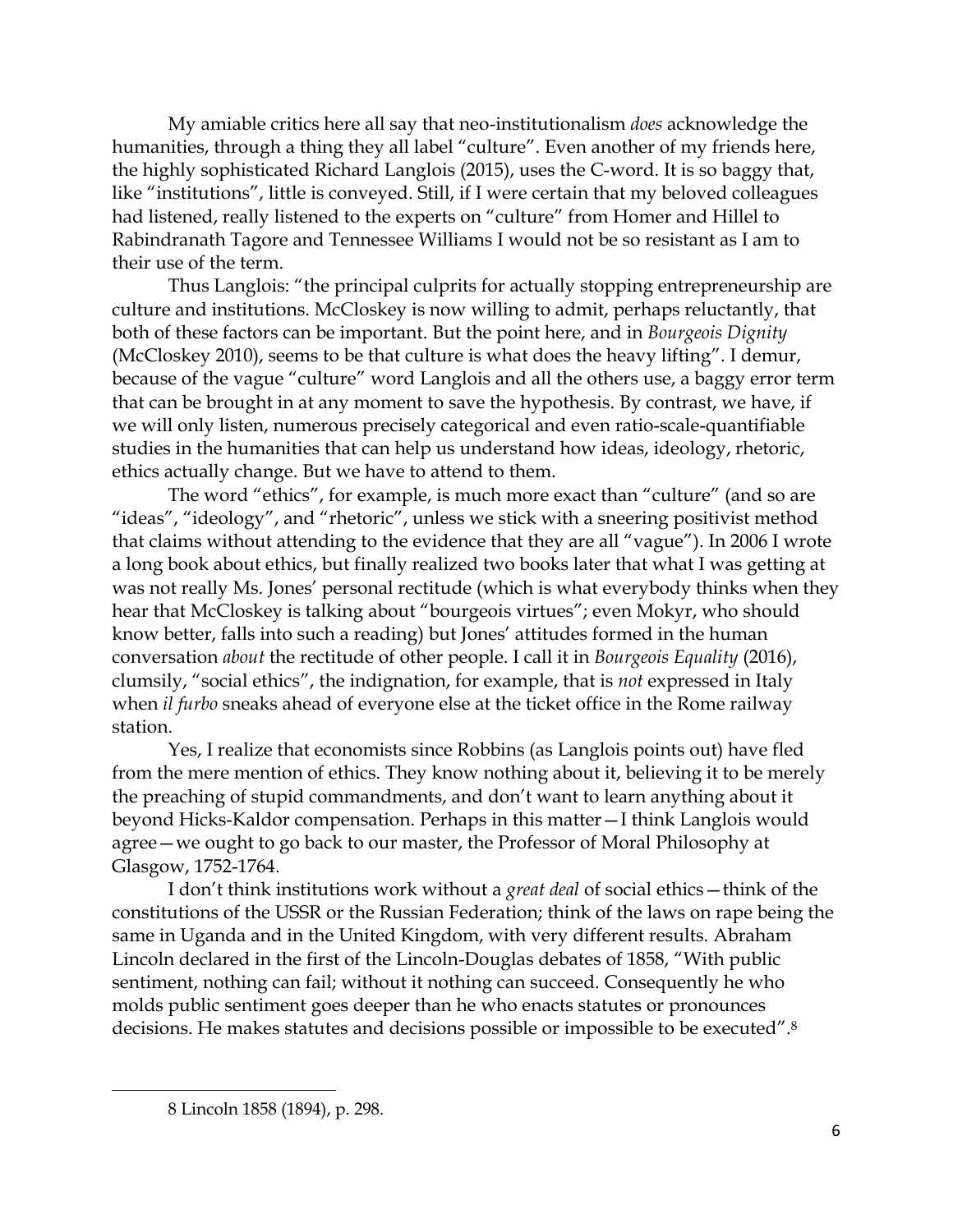As in many cases here, I can use almost all of the examples offered by my honorable opponents to make my own, opposite, and Lincoln's, point. "Chinese people I have spoken with", writes Langlois, "do not see present-day Chinese culture as affirming or honoring of commercial activity. It is a culture of bald-faced pragmatism. We are all socialists (wink, wink), but it's okay to go about bettering our conditions". But the "honor" I speak of does not have to be treating entrepreneurs as superheroes, in the way we treated Steve Jobs (a nasty case, actually, of one sort of *lack* of social ethics in his treatment of people; though a good case of social ethics in his treatment of devices that people loved and would pay for). Such a modest "honor" sufficed in Britain in 1800 or China in 1978 to produce astounding results, considering the depth of earlier disdain. "Pragmatism" looks like an entirely new social ethic of, as Deng Xiaoping put it, "To be rich is glorious".

And so I do not understand what Langlois means by saying that "the Red sultans (mostly) stopped throwing improvers off the cliff, and the Chinese Empire is becoming rich. *That's an institutional change, not a cultural one*" (italics supplied). Again the word "culture" obscures the matter. Ethics *did* change—among the elite. Langlois seems to think that "cultural" change must be widespread to have effect. It shows how sloppy ones thinking gets if one sticks with "culture" without really taking on board what anthropologists, philosophers, and philologists have said about it. The spread through the society is of course relevant, and can be measured by the mind-scan on dead people the humanities offers. But if enough Ben Franklins or Count Bismarcks or Vladimir Lenins change from workers to entrepreneurs, or from liberals to imperialists, or from law students to revolutionaries, a lot can happen.

Langlois does, though, understand what I am saying: "McCloskey's thesis would seem to be that economic growth will take place if the system of convention (culture [yuk!], ethics) makes it legitimate to take advantage of commercial entrepreneurial opportunities". Langlois quotes the astonishing book by Young Back Choi in 1993: "Of the many factors relevant in determining entrepreneurial success most notable is the role of property rights in enabling entrepreneurs to overcome envy barriers, making possible the market process of social learning".<sup>9</sup> But then Langlois extends it: "Even if the culture is against me, I have a trump card in abstract and anonymous social institutions".

No you don't—not if ethics, ideology, rhetoric, the conversation of humankind is trumps against the particular anonymous social institution that would enable you to overcome envy barriers. The market, for example, doesn't *perfectly* eliminate racial prejudice. It helps, but not 100 percent. Langlois quotes Schumpeter in 1934 writing that "the only man [the entrepreneur] has to convince or impress is the banker who is to finance him—but by buying them or their services, and then using them as he sees fit". That is only true, as Choi's claim is true, *after* the Bourgeois Revaluation, part of the egalitarianism in economic rights and social standing that by a happy accident started to grow in northwestern Europe after 1517. Otherwise the property rights, the market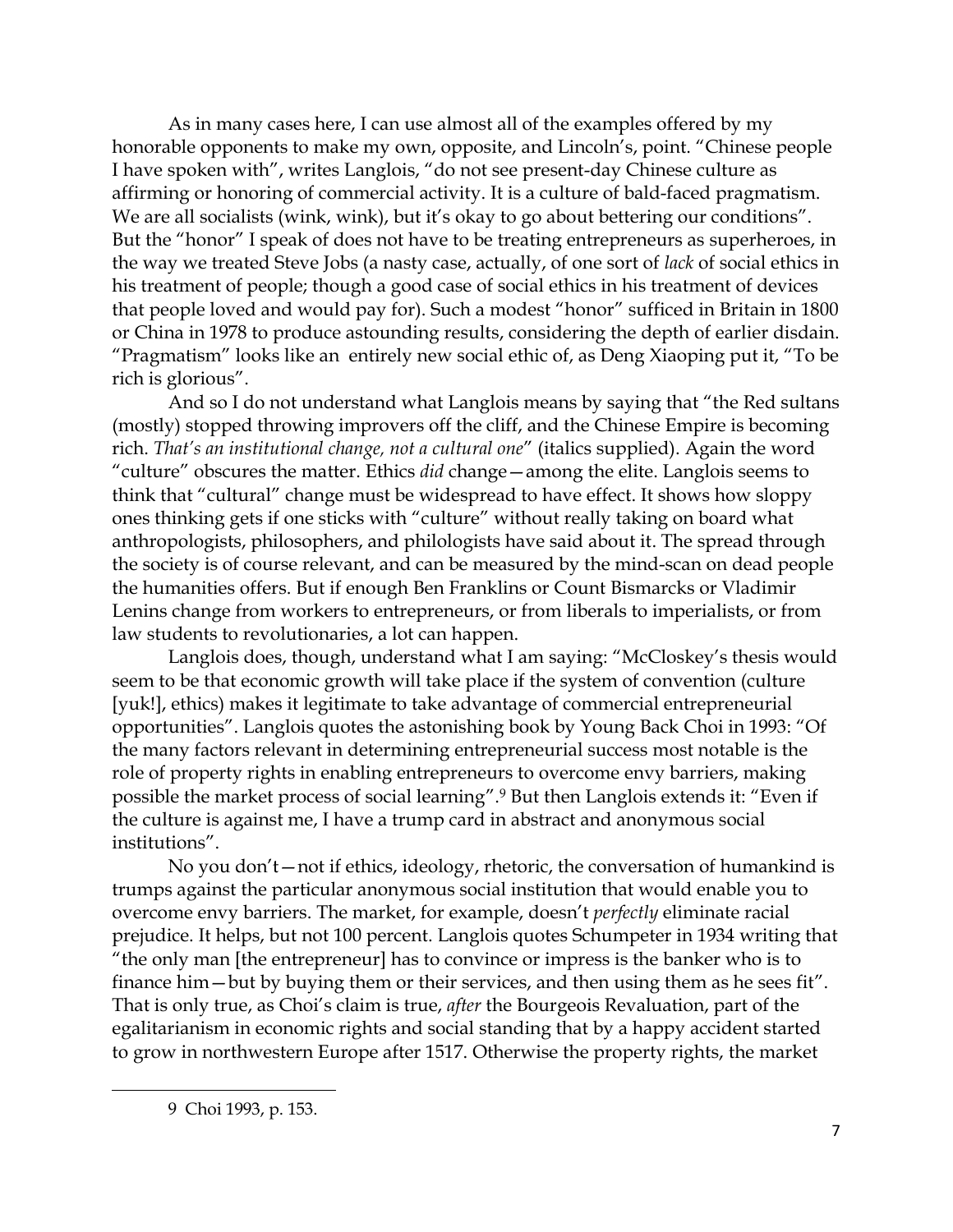trump cards, and the writs of bankers would be dead letters, like the American constitution was for southern Blacks before the 1960s.

My friend Robert Lawson (2015) in the same connection here doesn't like my pairing of Italy and New Zealand, and urges me to do the two-variable regression on a "sample" of countries he exhibits. "But in my article (McCloskey 2015) I do not offer the Italian/N.Z. instance as the confirmation of a law, merely as an interesting *falsification* of such a law. Italy is notorious for public corruption, and yet does well enough in its private economy to offset the idiocy. Surely it requires explanation why such a country has about the same income as New Zealand, a paragon of honesty.

As to the econometrics, I need to remind Lawson that his two-variable regression is probably not a correct specification of the connections between income and corruption, a point he should have added to his brief concessions at the end. Doubtless a similar regression of the consumption of paper on national income would have similar results. But one would not want therefore to dump paper on poor countries to make them rich. A more profound example of the same point is William Easterly's attack on "capital fundamentalism": rich countries have lots of dammed-up rivers; therefore if Ghana makes such an artificial lake, it will become rich.<sup>10</sup> Surely high income itself independently reduces corruption, for various reasons that could be explored quantitatively. Chicago was very corrupt as recently as 1960, but with rising income (and education and other correlates of income) Chicagoans grew less tolerant of the Chicago Way (*Ubi est mea*: "Where's mine?), and Fast Eddie Vrdolyak went to jail.

And in any case, as is true of all the commentators here, Lawson's point makes my own. Where would un-corruption come from? Not, as I have argued recently, from more laws, but from an ethical change—the sort that caused the Great Enrichment in the first place.<sup>11</sup>

The same reply can be made to all four comments, using their own examples to show that my argument is correct and theirs is mistaken. (I apologize for using such an aggressive trope as the *elenchus* on them, but urge them to set aside their anger and to listen, really listen.) Greif and Mokyr (2015), for example, give many interesting and important instances from British history in the eighteenth century—each of which, contrary to what they claim, shows that I am correct about the relative rigidity of institutions during the Industrial Revolution, and that ethics about other people's behavior, not institutions such as property law or whatever, is what changed.

They praise for example "North and Weingast's (1989) classic and influential paper on the topic and heavily used in empirical work on institutions", which characterization is certainly correct: it is a classic, and was influential, and is heavily and uncritically used by others in neo-institutionalism (as for example an alarming passage by Daron Acemoglu, which I dissect in *Bourgeois Dignity,* pp. 320-322). Yet the North and Weingast paper is mistaken as historical science, which I showed in pp. 310-354 of *Dignity*. Just one example among many of its mistakes: the taxation by which the

l

<sup>10</sup> Easterly 2001.

<sup>11</sup> McCloskey 2015.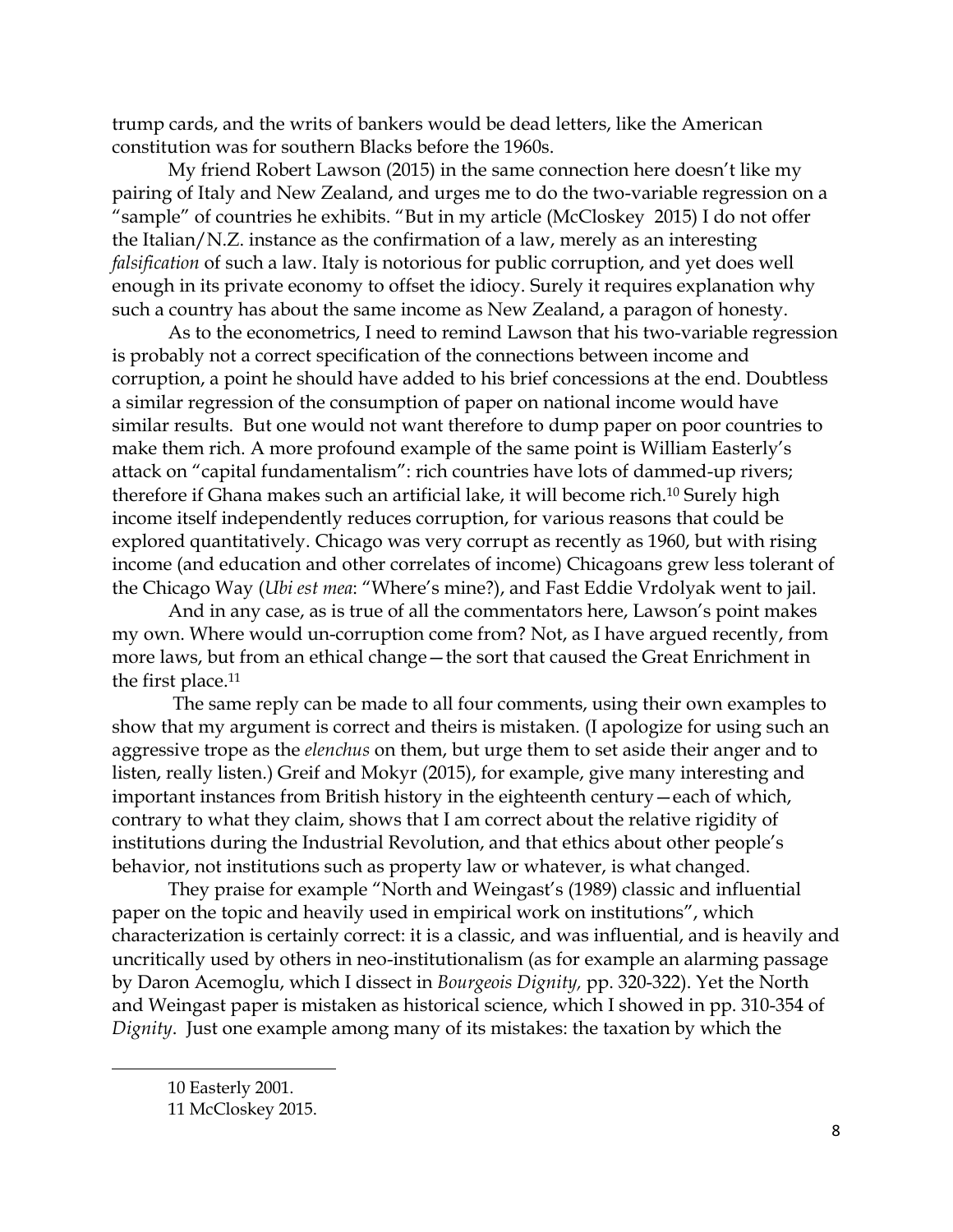Stuarts are supposed to have terribly enslaved property owners, on the estimates in the North and Weingast paper itself, amounted to about 2 percent of English national income. Compared with the Dutch-imitating polity that was brought in with a Dutch king and the Glorious Revolution, and compared with almost any modern state, the Stuarts were pikers at extraction of income for economically pointless foreign wars. So much for property rights being overridden by the English state *before* 1688. (It is by the way strange of Greif and Mokyr to note that McCloskey "never refers to the North-Weingast paper". It seems hard to attack me for neglecting this or that item in the literature in question but then to pointedly ignore a 45-page dissection of the very item in one of my books, which at least Mokyr claims to have read. But I should not whine.)

"By the late eighteenth century, however", Greif and Mokyr write again, "contemporaries recognize the role of poor relief in fostering disruptive and laborsaving innovations". It is a fine example (out of a half dozen in the later pages of their piece) of precisely the change in ideology that I have written the trilogy on. When "contemporaries recognize" it's a case of public sentiment which makes statutes and decisions possible or impossible to be executed. It's not a change in institutions---which is to say it is not something that can be ordered up by rules of the game. With such sentiment on his side, Lincoln realized, the rules of the slavery game could be changed.

**§**

Langlois wants me to engage more with Schumpeter. I think he will be pleased by *Bourgeois Equality*, whose text (excluding, that is, citations in footnotes and bibliography) discusses substantively the insightful Joseph Alois more than thirty times. I have become a Schumpeterian, after a misspent youth assaulting his quantitatively challenged epigones such as David Landes and Peter Mathias and Derek Aldcroft. I only criticize the Master now for putting far, far too much weight on bankers (for a while Schumpeter was one himself, by the way)—not realizing that banking is ancient, not something peculiar to quatrocento Italy. And especially I still criticize Schumpeter for not having a serious sociological or historical account of how and why entrepreneurs were unleashed.

It is true, as Langlois says with characteristic precision, that "entrepreneurship is not a hothouse flower that blooms only in a culture supportive of commercial activity; it is more like kudzu, which grows invasively unless it is cut back by culture [gak!] and institutions. McCloskey needs to tell us more about the structure of the relationship among culture, institutions, and entrepreneurship, and thus to continue the grand project begun by Schumpeter". I've followed Langlois' advice and told people a good deal along such lines in *Bourgeois Equality*. The structure I have in mind, which I recommend to others as a testable scientific hypothesis, is that ethics and rhetoric, which can be given exact content and which can be seen in action in law and literature, were hostile to entrepreneurship in every large-scale society until the Netherlands in the sixteenth century and Britain in the eighteenth century.

Langlois is spot on when he notes that:

If you attend a meeting of the International Joseph A. Schumpeter Society, you can hear many papers on "entrepreneurship policy", which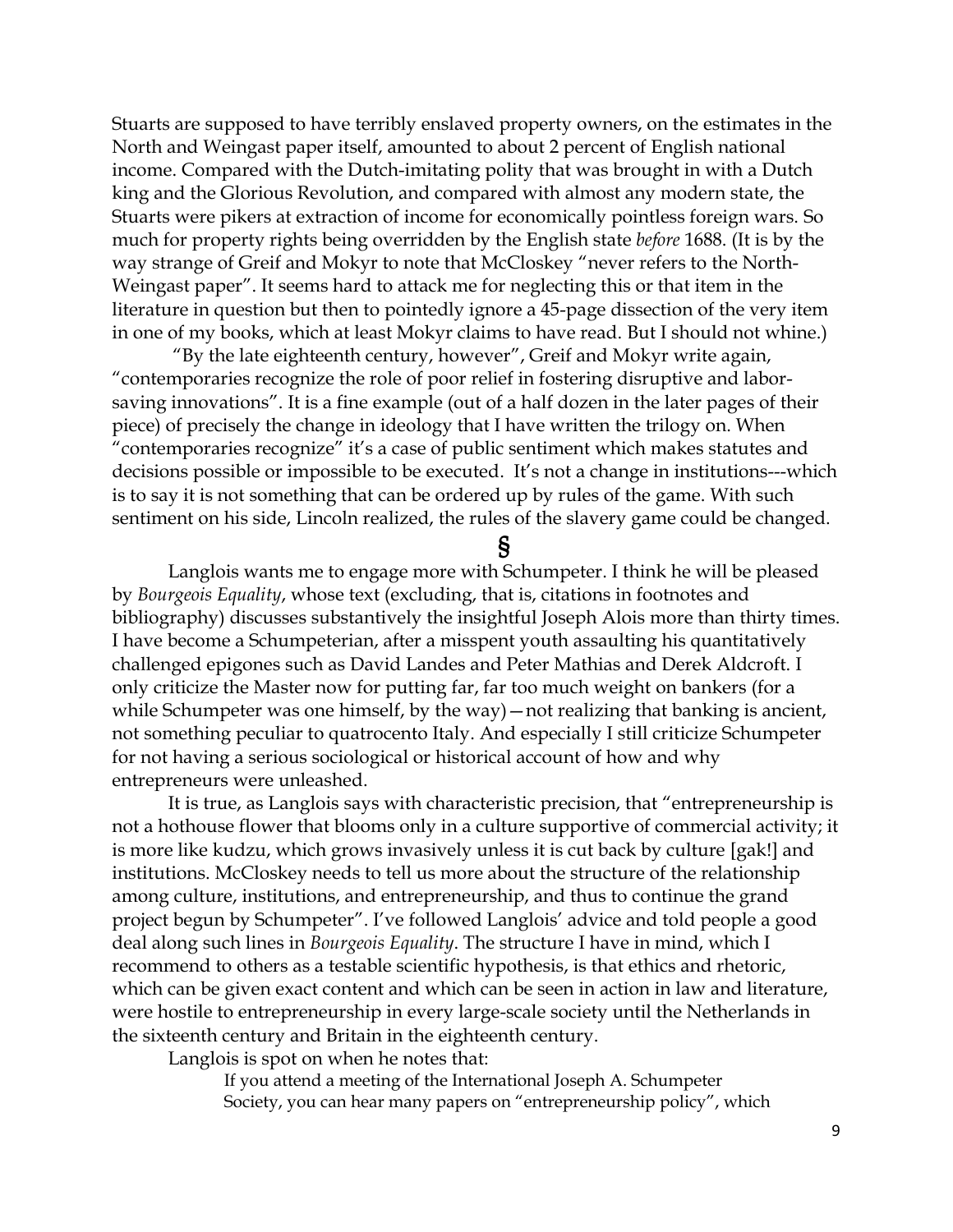seeks an activist role for government in somehow fomenting entrepreneurship that would not otherwise take place. This is especially popular in Europe. . . . They don't want to stop doing any of the many policy things that discourage entrepreneurship.

Some years ago a few of us were at the end of an exhausting three weeks rushing around the capitals of the Balkans recommending liberty for entrepreneurs to have a go. The last meeting was in social-democratic Vienna, before a small audience of bored journalists and a few members of the public. We gave our talks. At the end a young man, about 20 years old, stood up and effused in excellent English, "I *loved* your talks, and *love* the idea of entrepreneurs having the liberty to have a go. *But* . . . in Austria you have to understand that we have a problem. There is *no government program for training entrepreneurs*". We didn't want to criticize such an enthusiastic young man, and so we merely smiled, and sank back in despair into our seats.

Tabellini praises, as North and company do, the modern state for "its ability to establish order and deter violence, to enforce contracts, to provide public goods" in aid of economic development," "entrepreneurship policy". It is surprising to see an Italian supposing that most states are in such a benevolent business. I recall the opinion of his countryman, Carlo Levi, who as an Italian and Jew and antifascist had little patience with the widespread modern notion of the State as savior, writing of the towns in Calabria to which he was banished in the late 1930s:

> None of the pioneers of Western civilization brought here his sense of the passage of time, his deification of the State or that ceaseless activity which feeds upon itself [thus the Great Enrichment]. No one has come to this land except as an enemy, a conqueror, or a visitor devoid of understanding.<sup>12</sup>

## **§**

Mokyr wrote in earlier correspondence with me that "you are of course correct in that institutions must be understood in conjunction with beliefs, that is, culture". I have said why the rush to call the very precise findings of the humanities ranging from philology to anthropology by the baggy word "culture" is a scientific error. Now I want to draw attention to a widespread error in how economists think about "beliefs", especially evident in Greif/Mokyr and in Tabellini, namely the error of taking beliefs to be "information", and of a restricted sort, namely, probabilities about states of the world (though of course sometimes mistaken). Doug North thinks of "beliefs" as "information", again reducible to  $(1)$  budget lines or, as he likes to say now  $(2)$  "brain science". (Somewhat cruelly in the article I pointed out that he has not bothered to learn anything scientifically concrete about "brain science"; and like most social and behavioral scientists he ignores the 4,000 year old reflections on belief known as literature and the humanities).

Beliefs are *not* merely propositional, such as my own belief that natural selection explains the origin of species. Think about it. Beliefs are also dispositional and practical, that is, matters of identity, matters of rhetoric and ethics, matters of what sorts of

<sup>12</sup> Levi 1945.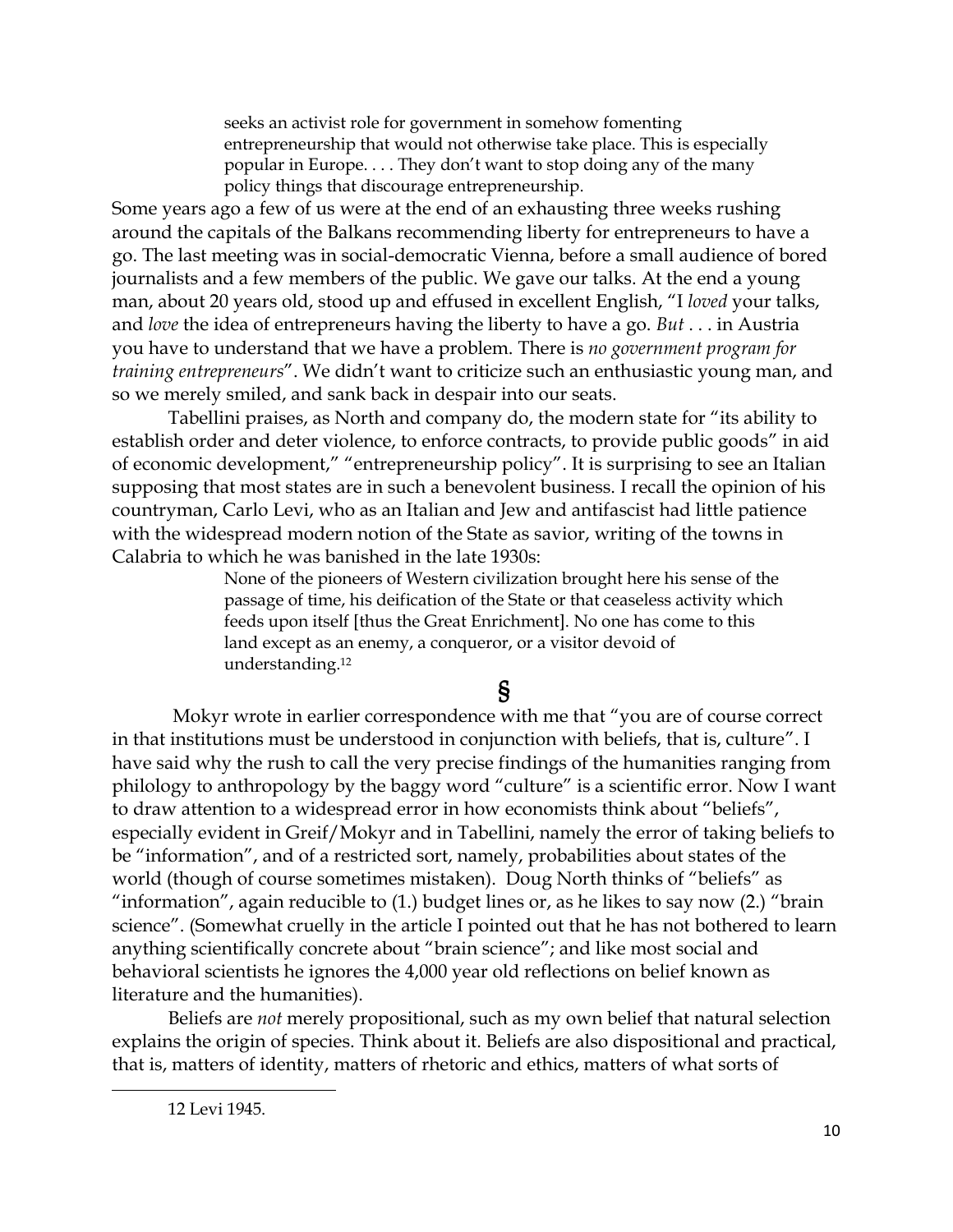propositions one is willing to entertain, and what ethical attitude one takes towards them. And therefore they are also "speech acts". (I have been saying this to economists—that is, mainly to deaf ears—since 1983.) Thus, "belief" in Science, such as you and I possess, is not reducible to accepting propositions such as *F* = *ma*. It is a disposition, which in some degree changed during the seventeenth century. Here again the humanities comes to our scientific aid. The word "belief"—cognate with "love", as "true" is cognate with personal "troth", as in "betrothed"—means in religion before natural theology in the eighteenth century *not* propositional belief in, say, Snell's Law of Refraction, as Karen Armstrong has pointed out, but rather a loyalty to a person or to a way of life, the following for example of what Jesus would do, or the 613 laws of Orthodox Judaism, or the scientific program of Francis Bacon. Luther had explicitly denied the propositional definition of faith: "Faith does not require information, knowledge, and certainty," he wrote, "but a free surrender and joyful bet on His unfelt, untried, and unknown goodness."<sup>13</sup> Commitment. I pledge my troth, as to the unreasonable effectiveness of mathematics in the physical sciences. <sup>14</sup> Mokyr and Greif are certainly correct to declare that "it would be useful to know how and why people believe what they believe and how they change their minds". But that is what the history of civilization from the Torah and the Vedas and Cicero down to John Searle and Mary Midgley and Clifford Geertz is about**.**

Greif and Mokyr declare that "An institution as a system of rules, beliefs, expectations, and norms perpetuates only if it elicits behavior that is consistent with the rules, that reaffirms the associated beliefs and expectations, and that replicates its underpinning norms". If this rotund expression is understood as anything other than a tautology (achieved by canny definitions *ex post facto* of "reaffirms" and "replicates", for example), it is another materialist lemma. It looks lovely on the pages of the *Journal of Economic Theory* but looks odd coming from Mokyr—who has brilliantly shown the force of ideas, such as the mad ideas of Francis Bacon on scientific progress for prosperity, taking two centuries of failure to come close to eliciting behavior (namely, true enrichment) reaffirming the belief.

But in any case I would like to see the historical evidence that it is true. If you turn over books of history it looks, actually, absurd. Take belief in astrology, for example. Are we saying that casting horoscopes was "reaffirmed" by the outcomes of lives and battles? Or that the resistance for fifty years by American geologists to the plausible argument of 1916 by a German meteorologist that continents moved reaffirmed the underpinning norms of science? Or, to use an example I have been trying to get economists to understand since the 1980s, consider the institution of econometrics and in particular its reliance on null hypothesis significance testing in the absence of loss functions, such as what Greif and Mokyr call breathlessly "recent cutting-edge economic research". The "underpinning norm" is surely that we need to get magnitudes when we assert an economic effect, and might get them from properly

l

<sup>13</sup> Luther, Sermon 25:7, quoted in Armstrong 2009 (2010), p. 171.

<sup>14</sup> Wigner 1960.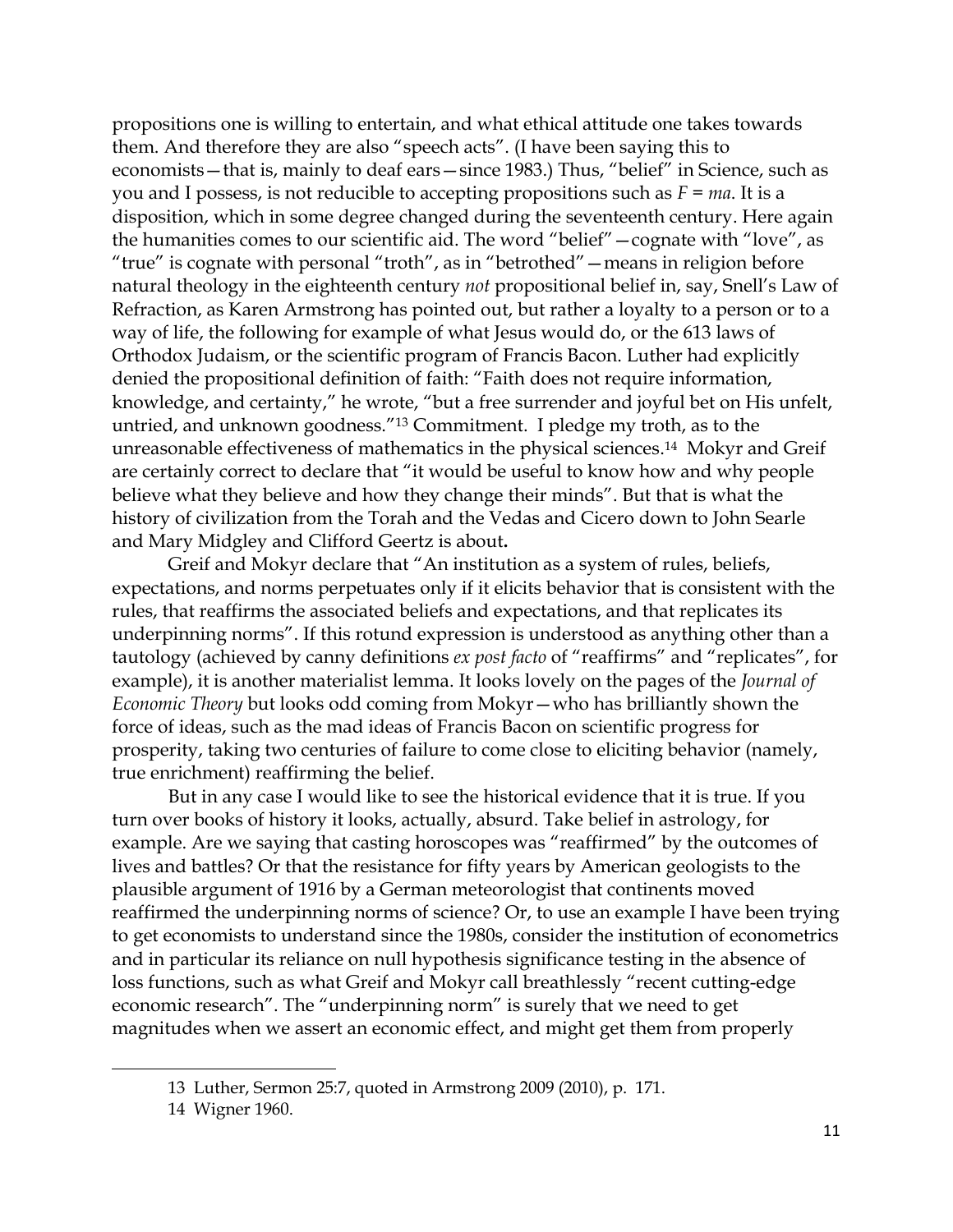identified observations. Good. But it has been shown by dozens of the leading theoretical and applied statisticians since Edgeworth that such testing does *not* replicate such a norm. Not at all.<sup>15</sup> Yet econometrics goes on and on and on, taught to graduate students in such a way that they are disabled from thinking quantitatively. That's "perpetuates" for you.

Citing some econometric studies of US states and elsewhere that define "religion" as ignorant fundamentalism, Tabellini asks, "How do we know that it is the diffusion of bourgeois ethics (and the associated appreciation of innovation with commercial value), rather than openness to innovation in general, that is responsible for rapid economic development?" How indeed. "Innovation in general"—in music, for example, in seventeenth- century Italy or in poetry in Shakespearian England—might be a substitute for trade-tested betterment in the economy. It probably was, as an alternative path for a creative person. Or it can be, as Tabellini is claiming, an indicator of a general ability, like IQ. That last one I doubt, and offer piles of evidence in *Bourgeois Equality* that it is not so. For instance, the success of overseas Chinese before 1978 while their countrymen languished suggests that no general "Chinese" ability was in play. What all my critics here miss is what I thought I made clear in *Bourgeois Dignity* (in *The Bourgeois Virtues* I was myself confused about it in the same way that they are): that "ethics" is to be taken as mainly *not* as individual character but as the opinion about character in the society at large. It is a sociological not a psychological matter.

On the other hand, I quite agree with Tabellini that "generalized" ethics (about other people's character) is what matters for economic success. The crux, as I have just said, is to realize that the ethics that matters is not so much how people are constituted as it is how they view other people. (In the work with Greif he cites, though, it does seems strange to attribute tribalism, correctly, to China but then not to acknowledge its gigantic role in Europe also. *All* pre-industrial societies are organized tribally. A long time ago Edward Banfield, for example, characterized the *mezzogiorno* as running on "amoral familism".) Anyway, such a generalized ethics is what in *Bourgeois Equality* I stress, and study, and explain. In a word, the crux was the rise of liberalism, the crazy theory that all men (and women, dear) are created equal.

Tabellini cannot be blamed for not reading a book by me that has not yet come out, *Bourgeois Equality*. On the other hand he criticizes me for not reading his own works, so I suppose turn about is fair play *(L'inversione è* . . . ). It would not take much inquiry into what I have written elsewhere recently to find out that I have a massive answer to his "second obvious difficulty with an ideas-based explanation of economic and political development is that ideas are endogenous. Where do these ideas come from, and why do they spread so rapidly in some places or moments in time and not others?" The blithe supposition that "ideas are endogenous", as Tabellini declares with no sense of its scientifically erroneous character, is a materialist dogma, true, but not therefore obviously correct as science. One would like to know, for example, how Einstein arose as a merely super-structural result of the means of production at the base.

<sup>15</sup> Ziliak and McCloskey 2008, p. 2.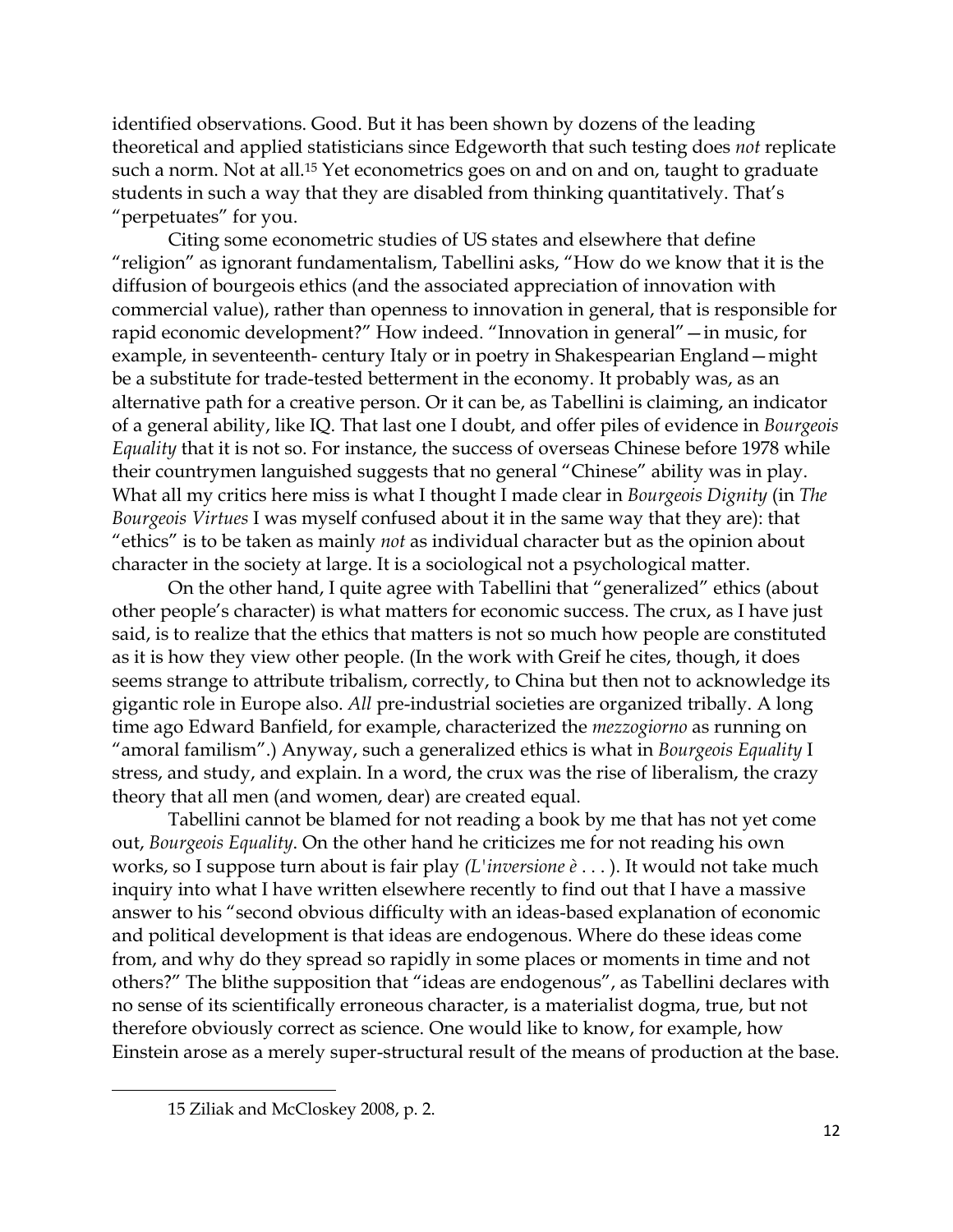Or more to the point here, one would like to know what the history of our field would look like without, say, Smith, Schumpeter, Samuelson, and Arrow.

But in any case, where the ideas come from and how they spread (slowly, not as Tabellini says "rapidly", though quicker than the institutions whose change is supposed to have caused the modern world), and why in some places and not in others, is the subject of *Bourgeois Equality*. Briefly put, the liberal idea arose from the accident in northwestern Europe from Amsterdam to New Amsterdam of the capacity to Read, the Reformation, the Dutch Revolt, the English, American, and French Revolutions—the Four R's, if you please, not apparent in other places. The Reformation, for example, did not have its main influence through the anxiety about election that Max Weber stressed, but the dignifying of ordinary believers in the Radical Reformation (as against what historians call the Magisterial Reformation of Luther and Calvin and Henry VIII). There is more to be said, 750 pages more, actually, but I want you to buy and read the book. Especially buy.

In his strictures on my methodological points, Tabellini again retails positivist dogma. He says as though it were uncontroversial that "we ought to explain social phenomena starting from the decisions of individuals". Who says? What about our friends in Post-Keynesian economics, for example, who deny it? I sometimes joke about my beloved graduate-school classmate Tom Sargent that Tom says, "We *must* base macroeconomics on micro-foundations". And then in the joke I ask Tom, "But why?" To which Tom answers, "We *must* base macroeconomics on micro-foundations". To which I ask again, "But why?" To which Tom answers . . . . Another example is Kant claiming on the second page of *Groundwork of the Metaphysics of Morals* that we *must* not use anthropology—that is, what we know about humans—in framing ethical principles. We *must*. But no reason we "must" is supplied, there or anywhere else in Kant.

Having repeated the usual and startlingly amateurish philosophical dogmas prevalent among economists (if Tabellini wants to get serious about the philosophy I highly recommend a book of 1994 called *Knowledge and Persuasion in Economics*), he outlines how the mind can be reduced to economic incentives—the materialist postulate again. He does not seem to be aware of Bart Wilson's devastating criticism of locating a "taste for justice", for example, in the utility function of individuals.<sup>16</sup> Tabellini, like my other dear friends here, wants us in economics to go on as before, ignoring the humanities, and refusing to learn anything from *le facoltà di lettere*—even though in Italian and every other language (if not in English since the late nineteenth century) they teach *scienza*, too.

#### **§**

And that, my dears, is my point, fiercely denied in Samuelsonian neoinstitutionalism.

<sup>16</sup> Wilson 2010.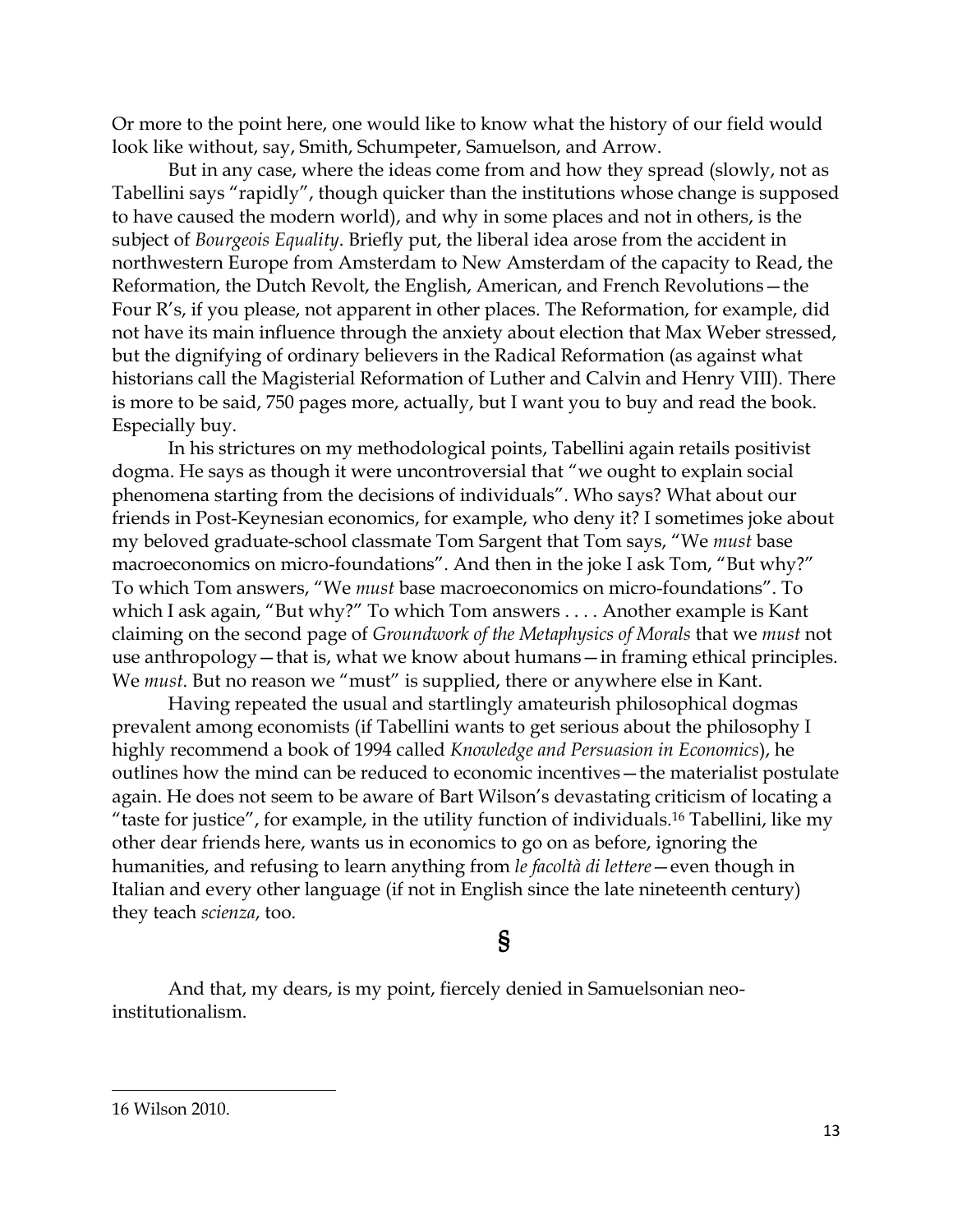### References

- Acemoglu, Daron, and James A. Robinson (2012) *Why Nations Fail: The Origins of Power, Prosperity, and Poverty*. New York: Crown Business.
- Allen, Robert C. (2009) *The British Industrial Revolution in Global Perspective*. Cambridge: Cambridge University Press.
- Armstrong, Karen (2009 [2010]). *The Case for God*. New York: Knopf/Anchor Books
- Banfield, Edward C. (1958) *The Moral Basis of a Backward Society*. New York: Free press.
- Boettke, Peter (2011) "Why *the Great Stagnation* thesis is the most subversive libertarian argument of our age" (blog post). *The Coordination Problem*, July 15. http://www.coordinationproblem.org/2011/07.
- Butler, Joseph, Bishop (1725 [1736, n.d.]) *Fifteen Sermons*. In *The Analogy of Religion and Fifteen Sermons* (1736), pp. 335–528. Reprint, London: Religious Tract Society, n.d.
- Cheung, Steven N. S. 1982. "Will China go capitalist?" Hobart Papers. London: Institute of Economic Affairs.
- Choi, Young Back (1993) *Paradigms and Conventions: Uncertainty, Decision-Making and Entrepreneurship.* Ann Arbor, MI: University of Michigan Press*.*
- Easterly, William (2001) *The Elusive Quest for Growth: Economists' Adventures and Misadventures in the Tropics*. Cambridge: M.I.T. Press.
- Fogel, Robert William, and Stanley L. Engerman (1974) *Time on the Cross: The Economics of American Negro Slavery*. New York: Norton.
- Greif, Avner and Mokyr, Joel (2015) "Institutions and economic history: A critique of Professor McCloskey", *Journal of Institutional Economics,* published online. DOI xxxxxx
- Hirschman, Albert O. (1970) *Exit, Voice, and Loyalty: Responses to Decline in Firms, Organizations, and States*. Cambridge: Harvard University Press.
- Kelly, Morgan, Cormac Ó Gráda, and Joel Mokyr (2013) "Precocious Albion: A new interpretation of the British industrial revolution". School of Economics, University College Dublin. For the *Annual Reviews of Economics*, July 2013.
- Kirzner, Israel (1973) *Competition and Entrepreneurship.* Chicago: University of Chicago Press.
- Langlois, Richard N. (2015) "Institutions for getting out of the way", *Journal of Institutional Economics,* published online. DOI xxxxxx.
- Lawson, Robert A. (2015) "Can two observations confirm a theory? A comment on Max U versus Humanomics", *Journal of Institutional Economics,* published online. DOI: 10.1017/S174413741500017X.
- Levi, Carlo (1945) *Christ Stopped at Eboli: The Story of a Year*. Frances Frenaye, tr. New York: Ferrar, Straus, and Company, 1947. http://archive.org/stream/christstoppedate013078mbp/christstoppedate013078mbp\_dj vu.txt.
- Lincoln, Abraham (1858 [1894]) "First of the Lincoln-Douglas debates". Ottawa, Illinois, August 21. In *Abraham Lincoln: Complete Works, Comprising His Speeches, Letters, State Papers, and Miscellaneous Writings*, Volume 1, John G. Nicolay and John Hay, eds. New York: Century, at https://archive.org/details/abelinccompwks02lincrich.
- McCloskey, Deirdre Nansen (1976) "English open fields as behavior towards risk". *Research in Economic History* 1 (Fall): 124–170.
- McCloskey, Deirdre Nansen (1994) *Knowledge and Persuasion in Economics.* Cambridge: Cambridge University Press.